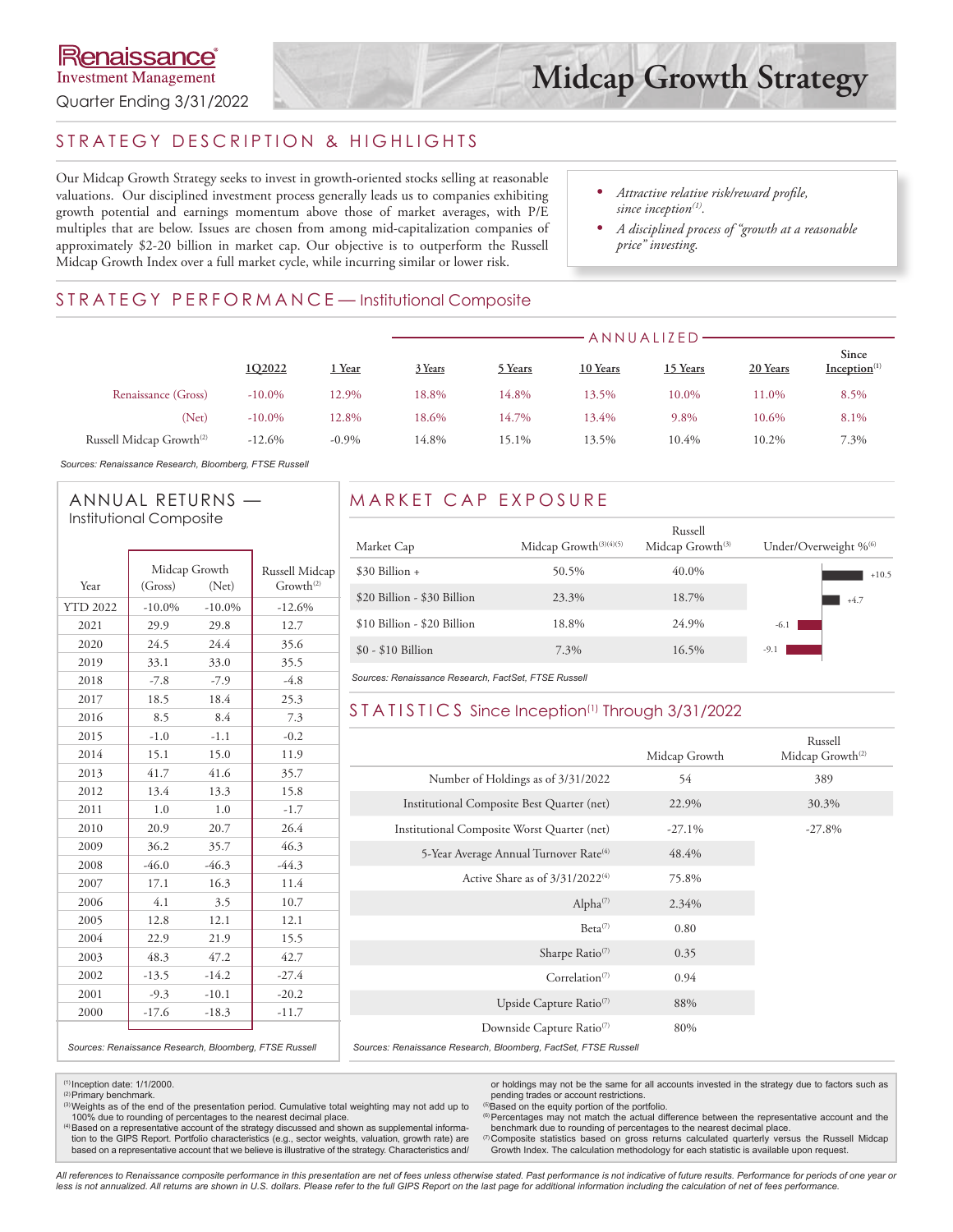## BUY DISCIPLINE (1)(2)



## SELL DISCIPLINE<sup>(2)</sup>

#### Characteristics of Sell-Ranked Stocks

- high valuation
- slowing rates of earnings growth
- negative earnings estimate revisions



#### Risk Control

- approximately 50-60 positions
- equal-weighted positions (at cost)
- reviewed for scaleback at double-weight (based on current target weight)
- 40% maximum in any sector (at cost)
- disciplined sale evaluation process

*Stock rankings are used as a tool in our sell decision process.*

<sup>(1)</sup> Chart is for illustrative purposes only and is not drawn to scale.<br><sup>②</sup>This is an overview of the investment process that guides our decision making. While stock rankings are used as a guide, the Portfolio Manager use (3) The Focus List is based on the output of our proprietary quantitative screening process and it represents the top 20% of our eligible investment universe for this investment strategy.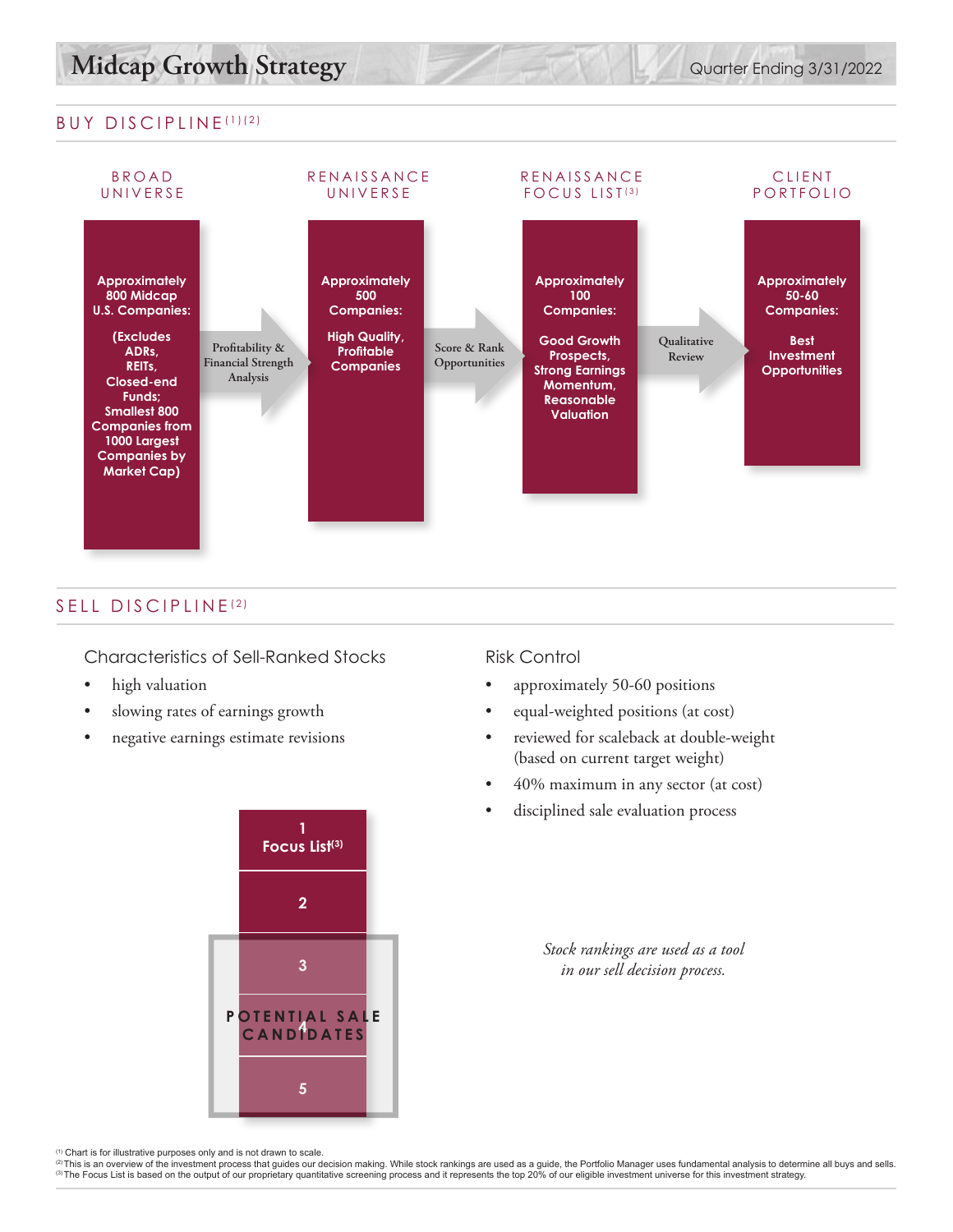# SECTOR ALLOCATION

| Sector                        | Midcap Growth <sup>(1)(2)</sup> | Russell Midcap Growth <sup>(1)</sup> | Under/Overweight %(3) |  |  |
|-------------------------------|---------------------------------|--------------------------------------|-----------------------|--|--|
| Health Care                   | 19.9%                           | 17.0%                                | $+2.9$                |  |  |
| <b>Consumer Staples</b>       | $4.1\%$                         | 2.0%                                 | $+2.1$                |  |  |
| Cash                          | 1.9%                            | $0.0\%$                              | $+1.9$                |  |  |
| Real Estate                   | $4.1\%$                         | $2.4\%$                              | $+1.7$                |  |  |
| <b>Information Technology</b> | 35.6%                           | 34.9%                                | $+0.7$                |  |  |
| Industrials                   | 15.7%                           | 15.3%                                | $\blacksquare$ +0.4   |  |  |
| <b>Utilities</b>              | $0.0\%$                         | $0.2\%$                              | $-0.2$                |  |  |
| Materials                     | 1.5%                            | 2.0%                                 | $-0.5$                |  |  |
| Energy                        | 2.0%                            | 2.5%                                 | $-0.5$                |  |  |
| Financials                    | 3.5%                            | 5.3%                                 | $-1.8$                |  |  |
| <b>Communication Services</b> | $0.0\%$                         | 3.2%                                 | $-3.2$                |  |  |
| <b>Consumer Discretionary</b> | 11.7%                           | 15.2%                                | $-3.5$                |  |  |
|                               |                                 |                                      |                       |  |  |

*Sources: Renaissance Research, FactSet, FTSE Russell*

## MIDCAP GROWTH HOLDINGS (2)(4)

| Information<br>Technology              | Akamai Technologies, Amphenol, ANSYS,<br>Arista Networks, Broadridge Financial<br>Solutions, Cadence Design Systems, CDW,                                                                                  | <b>Real Esta</b>   |
|----------------------------------------|------------------------------------------------------------------------------------------------------------------------------------------------------------------------------------------------------------|--------------------|
|                                        | EPAM Systems, Fortinet, Genpact, Keysight<br>Technologies, KLA, Microchip Technology,<br>MKS Instruments, Motorola Solutions,<br>Palo Alto Networks, PTC, Synopsys, Tyler                                  | Consume<br>Staples |
|                                        | Technologies, VeriSign                                                                                                                                                                                     | Financial          |
| <b>Health Care</b>                     | Agilent Technologies, AmerisourceBergen,<br>Chemed, Hologic, Horizon Therapeutics,<br>IDEXX Laboratories, McKesson, Mettler-<br>Toledo International, Molina Healthcare,<br>PerkinElmer, Veeva Systems Inc | Energy             |
| Industrials                            | Booz Allen Hamilton, Cintas, Copart,<br>Fortive, Old Dominion Freight Line,                                                                                                                                | Materials          |
|                                        | Republic Services, TransUnion, Verisk<br>Analytics, Vertiv                                                                                                                                                 | Commur<br>Services |
| Consumer<br>Discretionary              | AutoZone, Dominos Pizza, Lululemon<br>Athletica, O'Reilly Automotive, Polaris<br>Industries, Tractor Supply Company                                                                                        | Utilities          |
| Sources: Renaissance Research, FactSet |                                                                                                                                                                                                            |                    |

(1)Weights as of the end of the presentation period. Cumulative total weighting may not add up to 100% due to rounding of percentages to the nearest decimal place.

- <sup>(2)</sup> Based on a representative account of the strategy discussed and shown as supplemental information to the GIPS Report. Portfolio characteristics (e.g., sector weights, valuation, growth rate) are based on a representative account that we believe is illustrative of the strategy. Characteristics and/ or holdings may not be the same for all accounts invested in the strategy due to factors such as pending trades or account restrictions.
- (3) Percentages may not match the actual difference between the representative account and the benchmark due to rounding of percentages to the nearest decimal place.
- (4)Any securities referenced should not be considered a recommendation to purchase or sell a particular security. These securities may represent a portion or all of the companies held in a

# GICS<sup>®</sup> SECTOR INFORMATION

representative account in this strategy as of the date stated and are intended for informational purposes only. Nonperformance-based criteria have been used to select the securities listed. The past performance of these securities is no guarantee of future results. The specific securities identified and described may not represent all of the securities purchased, sold or recommended for this strategy. The reader should not assume that investments in the securities identified or discussed were or will prove to be profitable. Portfolio holdings may not be current recommendations to buy or sell any security, and may no longer be held in the representative account. To request a complete list of portfolio holdings recommendations for the past year, the calculation methodology, or a list showing the contribution of every holding to the representative account's performance for the time period stated, please contact Renaissance at compliance@reninv.com.

Sector Listing according to MSCI and S&P Dow Jones data: MSCI and S&P Dow Jones do not make any express or implied warranties or representations and shall have no liability whatsoever with respect to any GICS data contained herein.

| Real Estate                | Extra Space Storage, SBA Communications |
|----------------------------|-----------------------------------------|
| Consumer<br><b>Staples</b> | Church & Dwight, Hershey                |
| Financials                 | Moody's, MSCI                           |
| Energy                     | <b>Continental Resources</b>            |
| Materials                  | RPM International                       |
| Communication<br>Services  | None                                    |
| Utilities                  | None                                    |

Renaissance Investment Management

800.837.3863 n 513.723.4500 n Fax: 513.723.4512 n www.reninv.com